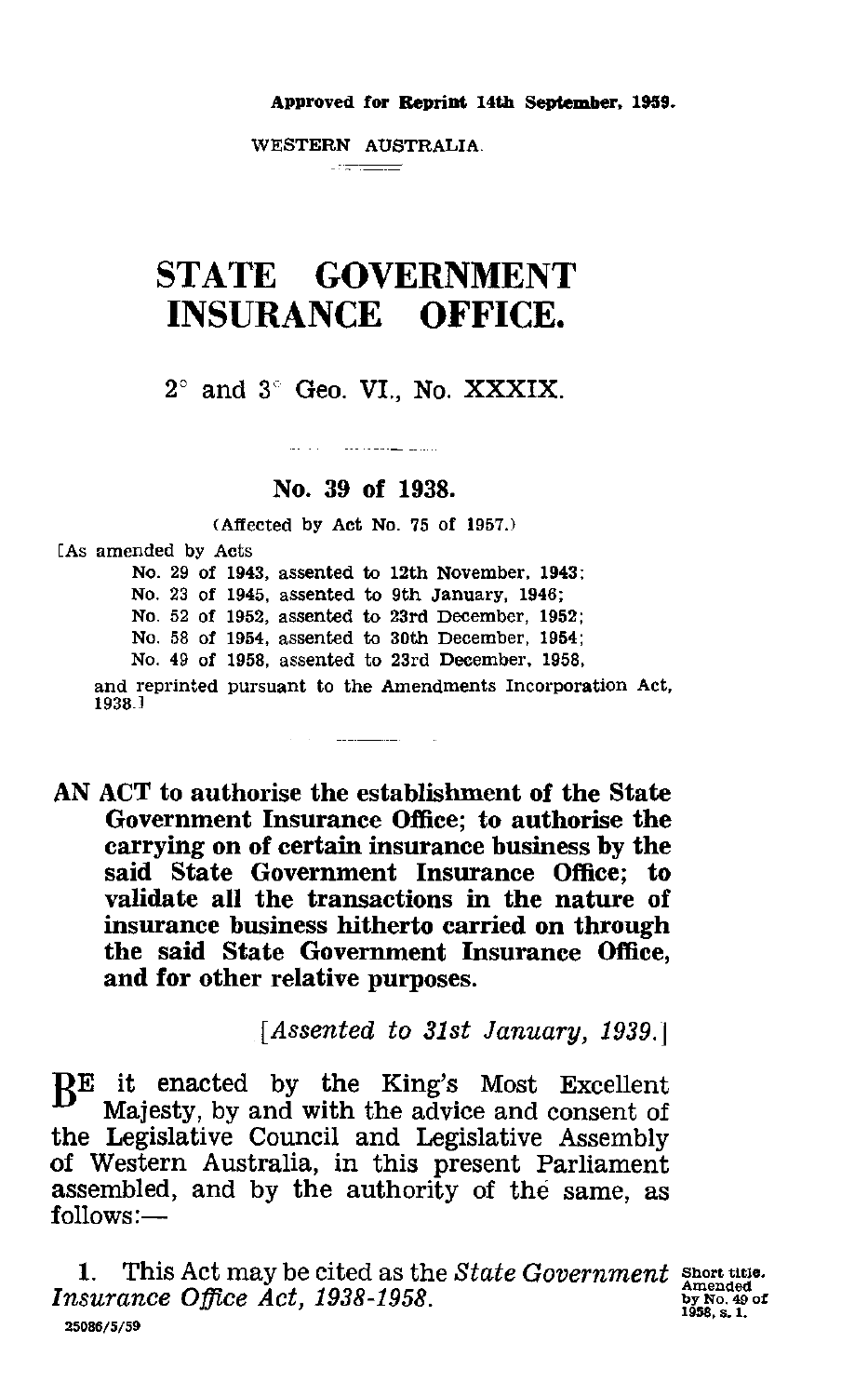Interpretation. Amended by No. 29 of 1943, a. 2; No. 23 of 1945, s. 2; No. 58 of 1954, s. 2; No. 49 of 1958, s. 2.

[Added by No. 23 of 1945, s. 2.1

2<br> **State Government Insurance Office.**<br>
Interpretation.<br> **2.** In this Act, subject to the context—<br>
No. 29 of 2. In this Act, subject to the context

> "friendly society" means a friendly society registered under the Friendly Societies Act, 1894-1939;'

> "insurance business" means the issue of or the undertaking of liability under policies of insurance

- (a) in relation to liability of employers for the payment to workers or their dependants of :—
	- (i) compensation under the Workers' Compensation Act, 1912-1934;
	- (ii) compensation under the Employers' Liability Act, 1894;' and
	- (iii) compensation or damages at Common Law in respect of injury suffered by the worker or employee during his employment in circumstances which render the employer liable to pay compensation or damages;
- (b) in relation to compensation in accordance with the Workers' Compensation Act to an employee who is outside the scope of the Workers'<br>Compensation Act in respect of Compensation Act in injury suffered by him during his employment;
- (bl) subject as hereinafter provided, in relation to all classes of insurable risks, including third party risks, in connection with the ownership and

Para (bl) added by No. 29 of 1943, s. 2.

I Now Friendly Societies Act, 1894-1958.

<sup>&</sup>lt;sup>2</sup> Now Workers' Compensation Act, 1912-1956.

<sup>3</sup> Repealed by Law Reform (Common Employment) Act, 1951.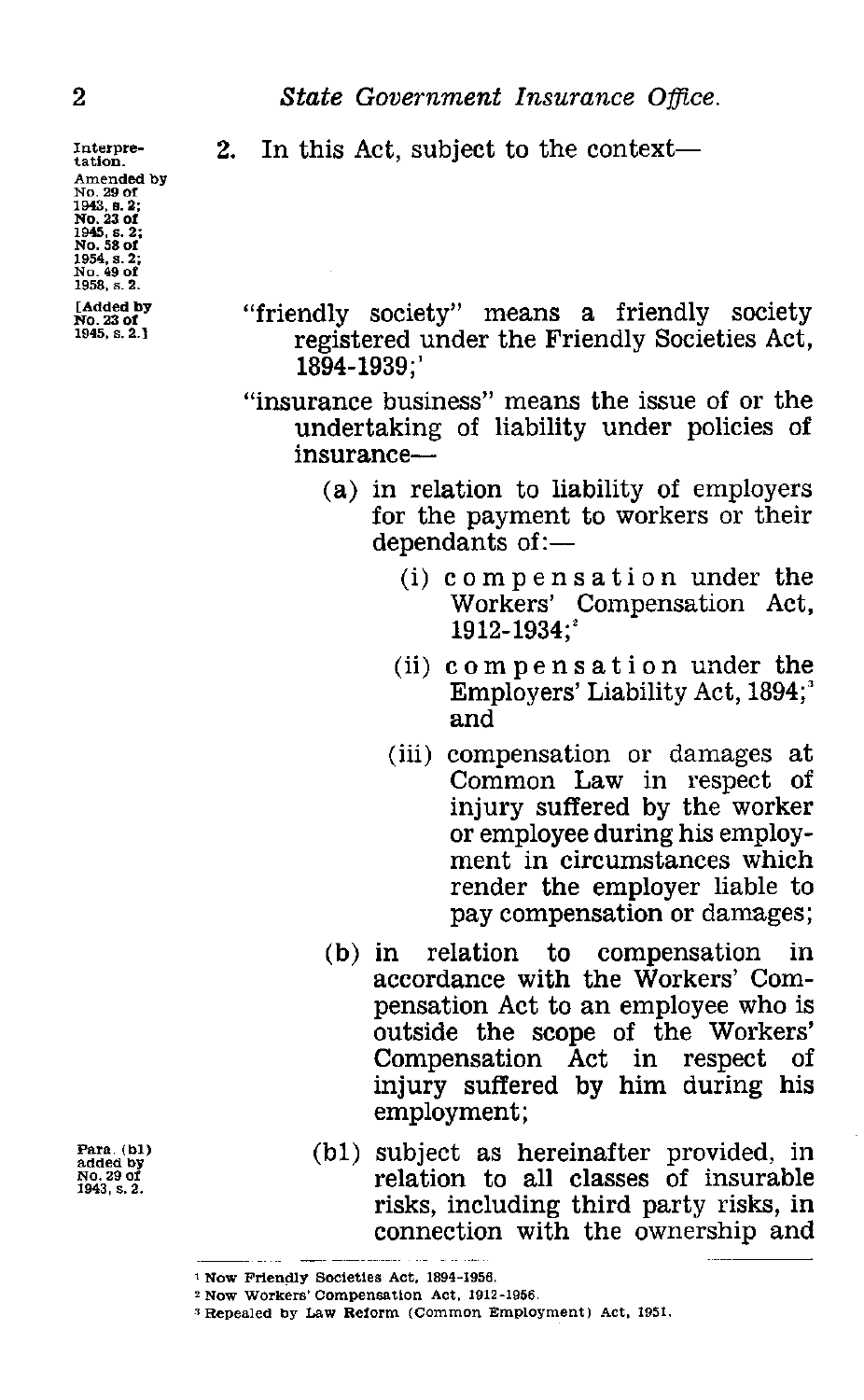use of motor vehicles: Provided that, as regards the acceptance and undertaking of insurance business of any kind mentioned in this paragraph, this paragraph shall apply and have effect only during such time as the effecting of insurance against third party risks arising out of the use of motor vehicles by or on behalf of owners of motor vehicles is by law made compulsory;

- (b2) in relation to all classes of insurable  $_{\text{added by}}^{\text{Para. (b2)}}$ risks in respect of which local  $\frac{100023}{1945.821}$ authorities and friendly societies ordinarily require and obtain insurance, as and whenever any local authorities or any friendly societies apply to the State Government Insurance Office for such insurance. Provided that-
	- (i) the insurance business authorised by this paragraph shall be undertaken only with local authorities or with friendly societies as the case may be; and
	- (ii) such insurance business may be undertaken only with a number of local authorities or a number of friendly societies (as the case may be) seeking the same conjointly pursuant to a pool or other scheme mutually arranged between such local authorities or between such friendly societies as the case may be and with the State Government Insurance Office;
- $(b3)$  in relation to personal accident  $P_{added by}$ insurance in respect of any person who is a student or trainee of any educational or training institution; 1958, s. 2.

added by No. 58 of 1959, s. 2; substituted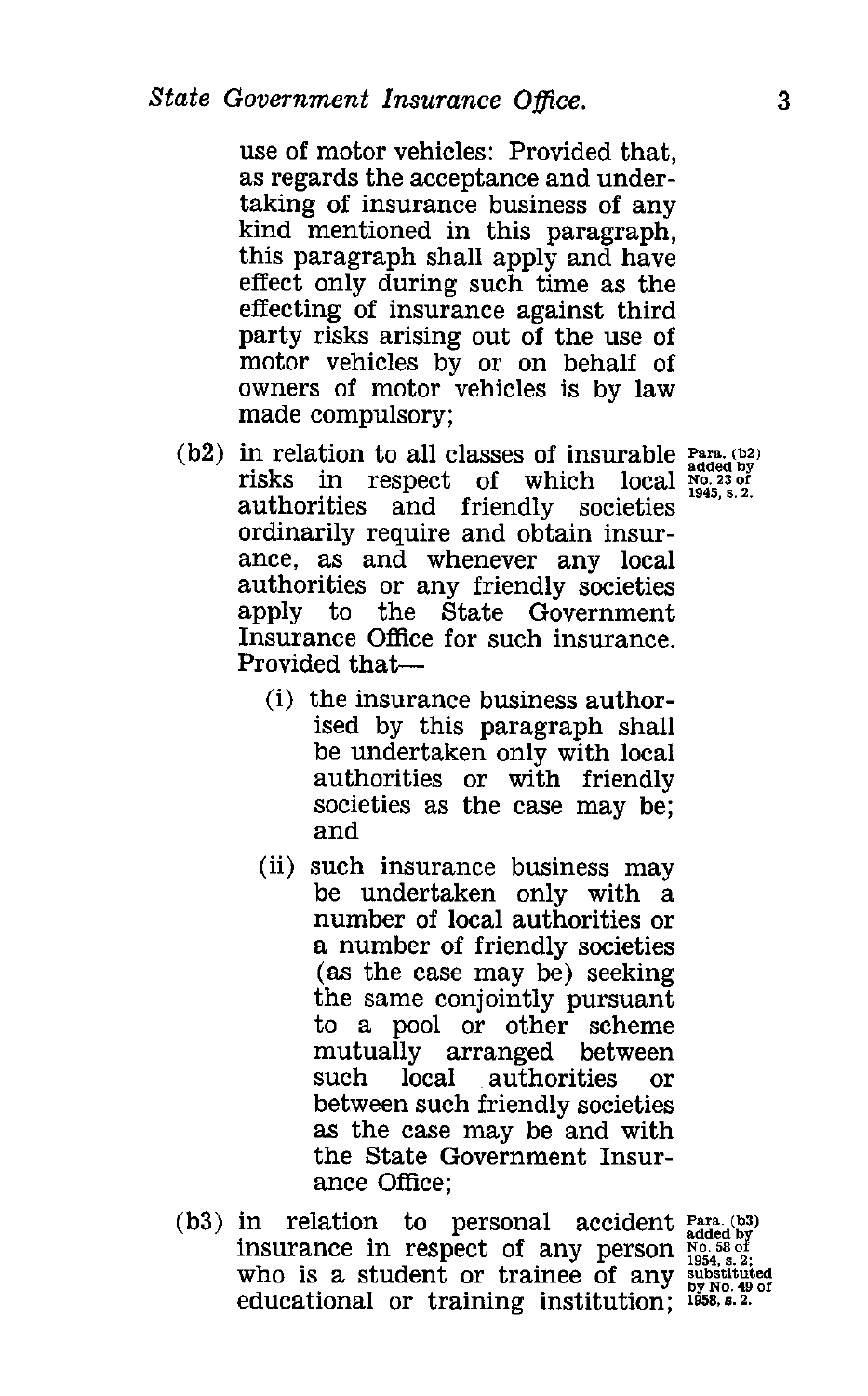- 4 State Government Insurance Office.<br>
(c) for the purposes of section six<br>
Act the term also includes a (c) for the purposes of section six of this Act the term also includes all other classes of insurance business which, prior to the commencement of this Act, the State Government Insurance Office, as carried on prior to the commencement of this Act, had engaged in, carried on and conducted;
	- (d) the term also includes acting *as* agent in this State for and on behalf of any State insurance office or department of any other State of the Commonwealth being carried on as an activity or undertaking of such other State under the laws thereof, when requested so to do by such insurance office or department in connection with any of the insurance business carried on by that insurance office or department;
	- "local authority" includes a municipal council, a road board, a local authority within the meaning of the Health Act, 1911-1944, a vermin board, a water board, the board of management of a hospital within the meaning of the Hospitals Act, 1927,<sup>2</sup> and any other statutory board which the Governor by Order in Council declares to be a local authority for the purposes of this Act;
	- "Manager" means the person appointed by the Governor to be the manager of the State Government Insurance Office under and for the purposes of this Act;

"policy" means a policy of insurance in any class of insurance business;

[Para. (d) added by No.23 of 1945, s. 2.1

[Added by No. 23 of 1945, s. 2.1

[Added by No. 23 of 1945, a. 2.1

I Now Health Act, 1911-1957.

<sup>2</sup> Now Hospitals Act, 1927-1955.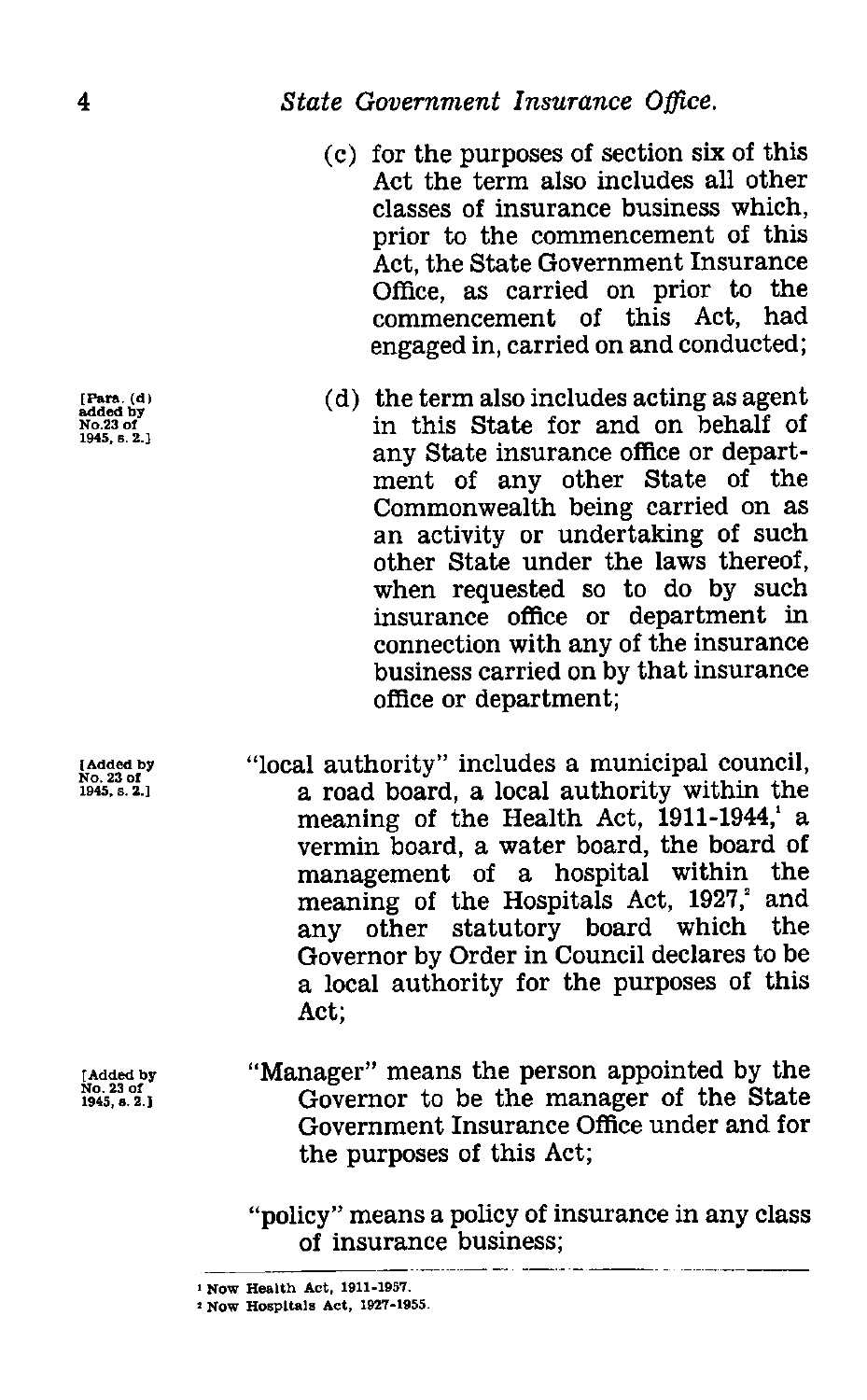*State Government Insurance Office.* 5<br>
ate Government Insurance Office" means<br>
the State Government Insurance Office<br>
bith the bith and seminal on by the "State Government Insurance Office" means the State Government Insurance Office hitherto established and carried on by the Government from time to time of the State, and which at the commencement of this Act is being carried on under the management, supervision, and control of the State Government Actuary for the transaction of insurance business.

3. Notwithstanding anything to the contrary contained in section four of the State Trading Concerns Act, 1916, the State Government Concerns Act, 1916, the State Government established.<br>Insurance Office, as the same is being carried on at the commencement of this Act under the management, supervision, and control of the State Government Actuary, is hereby established under the name "The State Government Insurance Office" for the transaction and carrying on of insurance business within the meaning of this Act.

4. (1) The Government of the State for the time being and from time to time is hereby authorised to engage in, carry on and conduct insurance business by or through the State Government Amended by Insurance Office established by this Act under the  $\frac{No. 23 of}{1945, s. 3.}$ management and supervision of the manager.

( la) The Governor may under and in accordance with the provisions of the Public Service Act, 1904- 1935,' appoint a person to be the Manager of the State Government Insurance Office. The officer at the time of the commencement of this subsection already appointed and acting as Manager of the said State Government Insurance Office shall be deemed to have been so appointed under this subsection.

(2) Any policy issued in relation to insurance business transacted through the State Government Insurance Office under the authority of this Act may be signed and executed by the Manager, or

State Government Insurance Office established.

Government authorised to carry on certain insurance business.

[subset. (la) added by No. 23 of 1945, s.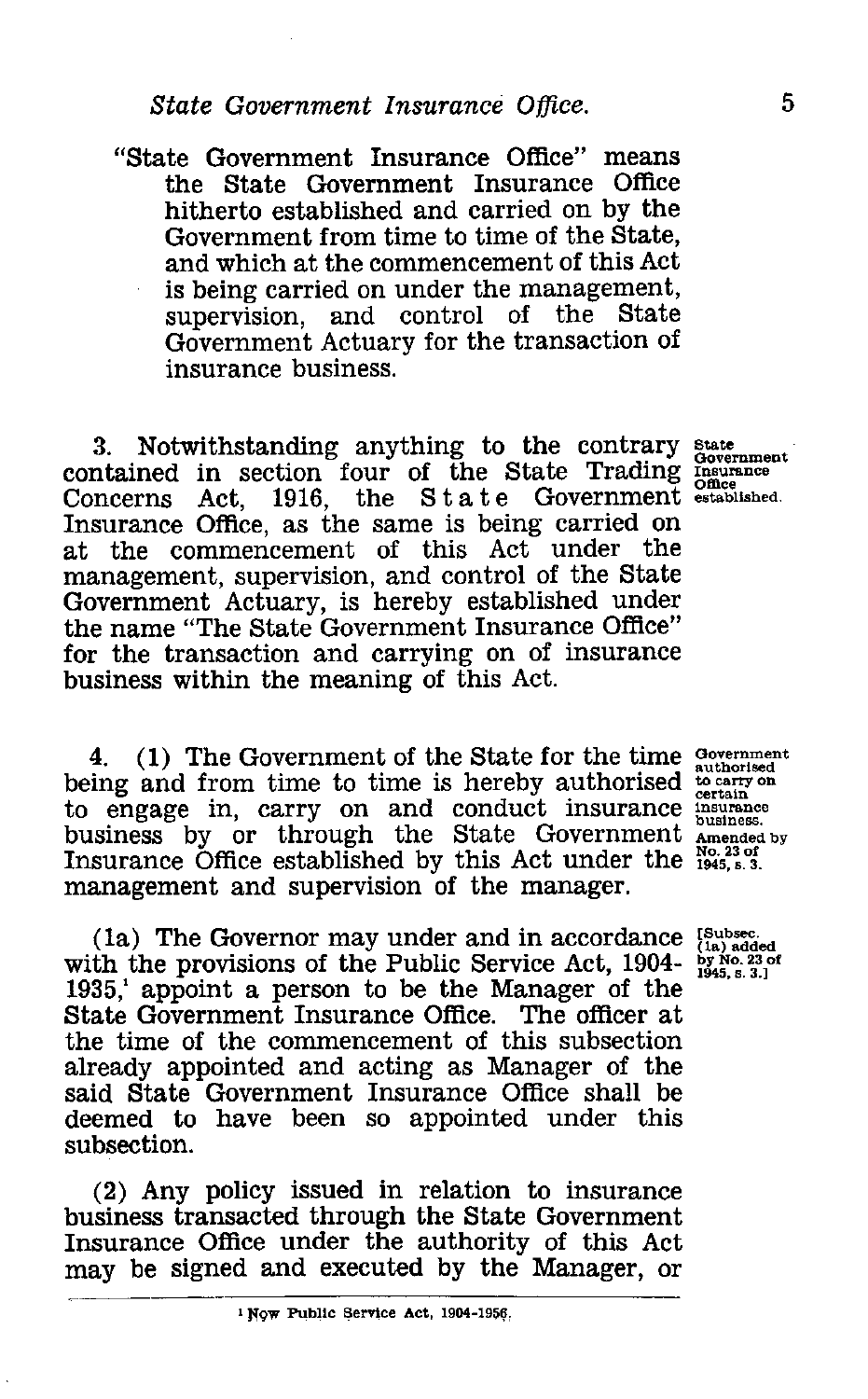by any other person appointed by the Governor for that purpose, and, when so signed and executed, shall be deemed to have been duly signed and executed, and to have effect and operation according to law as a contract between the State Government Insurance Office and the person insured under the policy.

**Insurance business to be transacted within the State only.**

5. Insurance business as authorised by this Act shall be engaged in, carried on, and conducted by or through the State Government Insurance Office only within the limits of the State of Western Australia and not elsewhere.

**Prior transactions of State Government Insurance Office validated.**

6. (1) In so far as may be necessary, all transactions in insurance business engaged carried on, and conducted prior to the commencement of this Act by the Government of the State from time to time through the State Government<br>Insurance Office as managed, supervised, and as managed, supervised, and controlled by the State Government Actuary shall be and are hereby validated, and all contracts made and all policies issued in relation to such insurance business shall have effect at law and in equity according to the tenor thereof respectively.

(2) All transactions in insurance business in the course of being transacted by the said Government through the State Government Insurance Office, and not completed at the date of the commencement of this Act, may be continued and completed by or through the State Government Insurance Office established by this Act, and all contracts made and policies issued in relation to such insurance business prior to the date of the commencement of this Act, and still subsisting on such date, may be enforced by and against the State Government Insurance Office established by this Act as contracts made and policies issued in relation to insurance business carried on by or through the State Government Insurance Office under the authority of this Act. Where in any such contract or policy the State Government Actuary is named or referred to as One of the contracting parties, such name or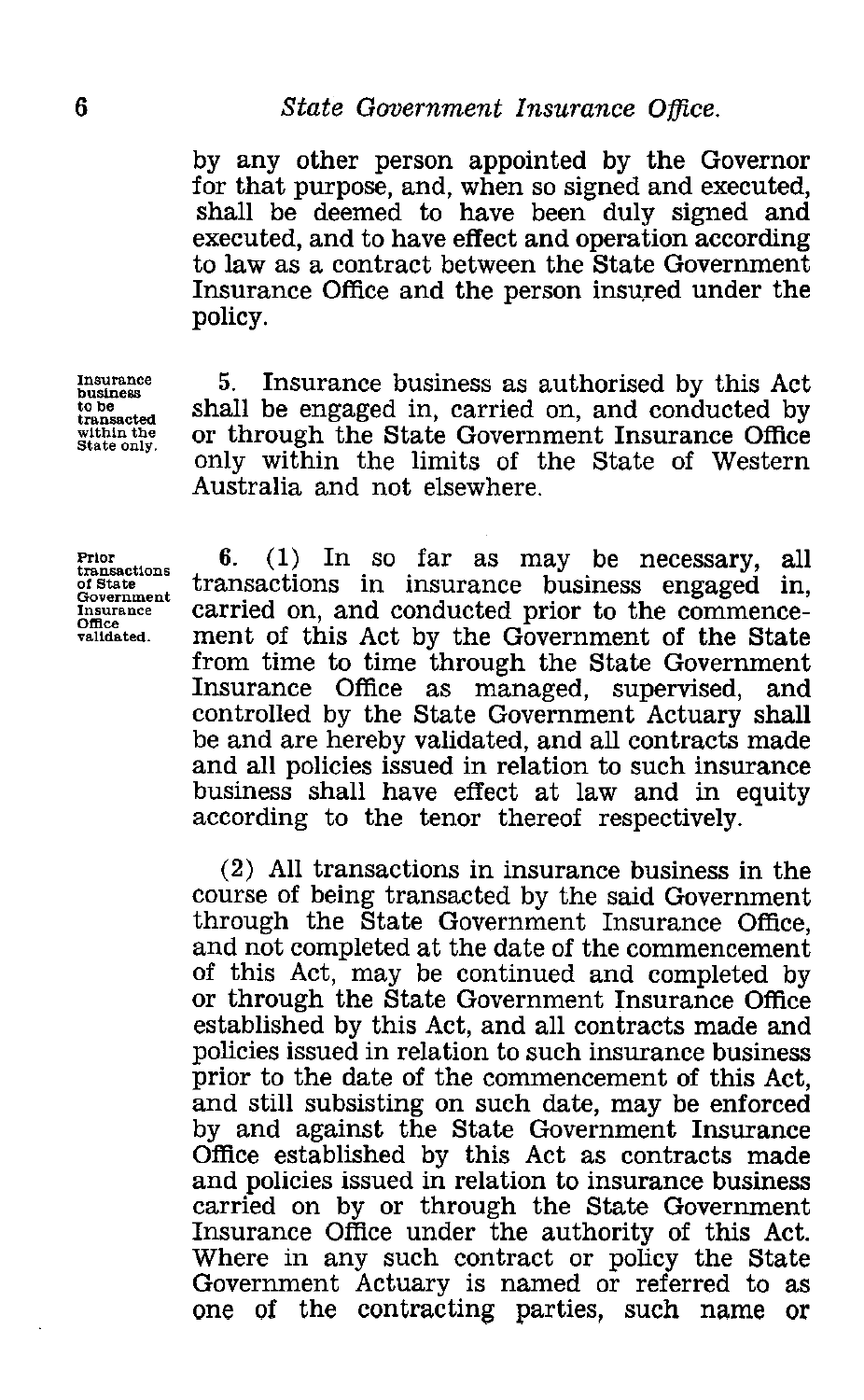*State Government Insurance Office.* 7<br> *Ce shall be deemed to apply and refer to*<br> *Le Government Insurance Office established* reference shall be deemed to apply and refer to the State Government Insurance Office established by this Act.

7. (1) The State Government Insurance Office  $\frac{\text{AdmInis}}{\text{tration}}$ . established by this Act shall be under the control Amended by of a Minister of the Crown, charged by the Governor  $\frac{1}{3}$ from time to time with its administration and hereinafter referred to as the Minister.

(2) The Minister shall by the name The State Government Insurance Office be a body corporate, with perpetual succession and an official seal, and may by such name hold real and personal property and sue and be sued in respect of any matter relating to or connected with the State Government Insurance Office established by this Act and any insurance business engaged in or carried on by or through the same.

(3) On the appointment of a Minister for the State Government Insurance Office established by this Act, all property, assets, and rights at the commencement of this Act vested in the Crown or any person for the purposes of the State Government Insurance Office shall become vested in the Minister, and all liabilities of the Crown in respect of the State Government Insurance Office shall become liabilities of the Minister.

(4) No petition of right or other proceeding shall be presented to or maintained against the Crown for any matter in respect of which an action may be brought against a Minister under this section.

(5) The funds necessary for the establishment or carrying on of the State Government Insurance Office established by this Act shall be such moneys as may from time to time be appropriated by Parliament for the purpose, money from time to time standing to the credit of that Office in the account kept in its name at the Treasury under those provisions of the State Trading Concerns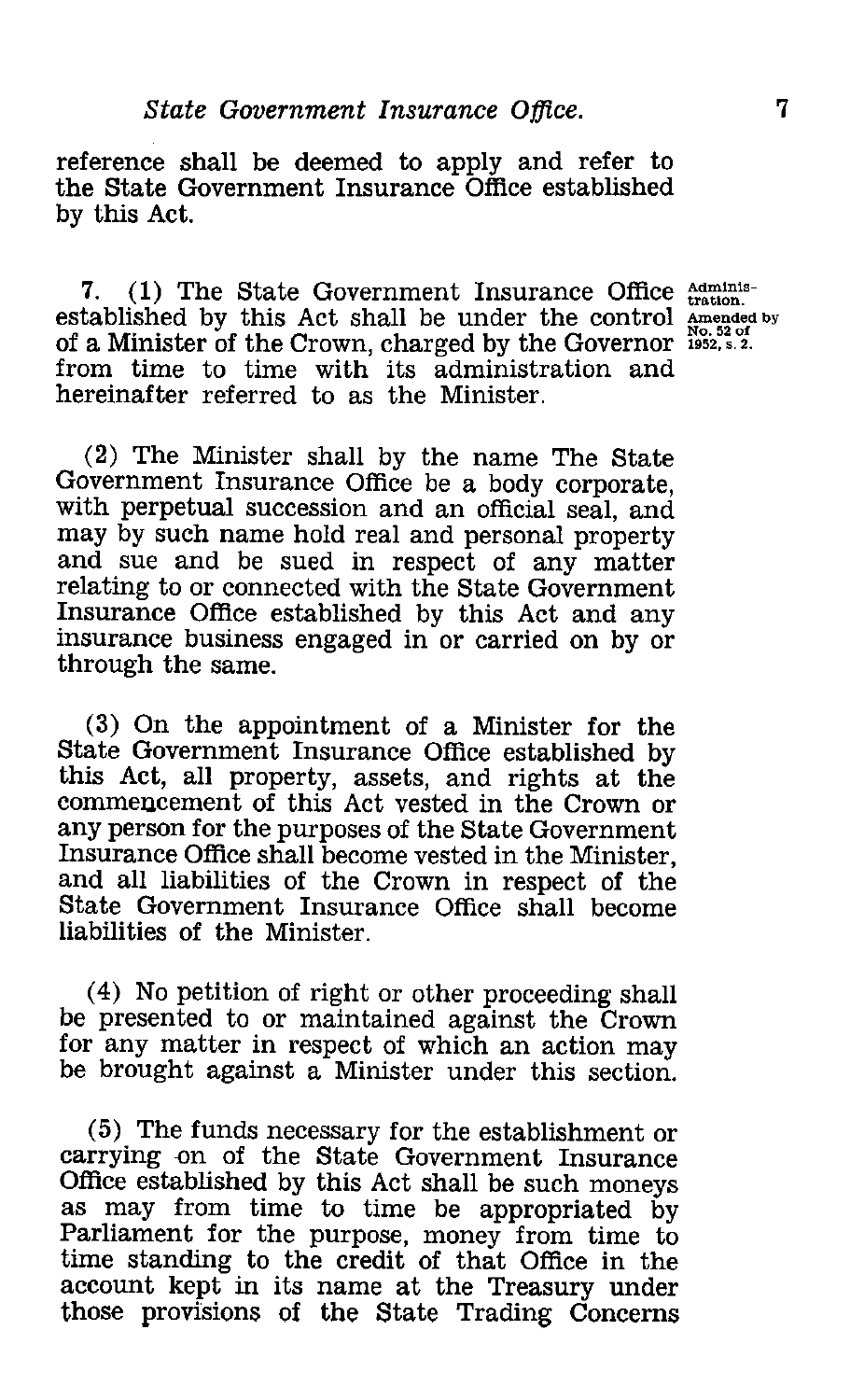8<br>*State Government Insurance Office.*<br>Act, 1916 mentioned in subsection (7) of this<br>money from time to time in reserves esta Act, 1916 mentioned in subsection (7) of this section, money from time to time in reserves established and maintained by that Office, property and investments in which money is from time to time invested by that Office, money from time to time derived from that property and those investments, money from time to time derived from transactions relating to that property and from transactions relating to those investments, and such other money as may be prescribed by the regulations.

> (6) The accounts of the State Government Insurance Office shall be so kept as to separately show the industrial diseases insurance transactions as distinct from other insurance transactions.

> (7) In relation to the administration of the State Government Insurance Office established by this Act, sections seven, eight, nine, ten, eleven, fourteen, sixteen, subsection (2) of sections seventeen, nineteen, twenty, twenty-one, and twenty-two of the State Trading Concerns Act, 1916, shall, so far as they can be made applicable, *mutatis mutandis,* apply as if the said State Government Insurance Office were a State trading concern, but subject thereto such administration may be regulated in accordance with regulations made under this Act: Provided that, when applying the provisions of section ten of the State Trading Concerns Act 1916, to the State Government Insurance Office established by this Act there shall also be entered and debited in the banking account, as if the same were already provided for in the said section, in each and every year, such sum as the Commissioner of Taxation certifies represents the equivalent of the amount of taxes in relation to profits or income liable to be paid by insurance companies (other than life assurance companies) under the laws of the State, which the said State Government Insurance Office would be liable to pay if it were an insurance company subject to such laws and liable to pay such taxes.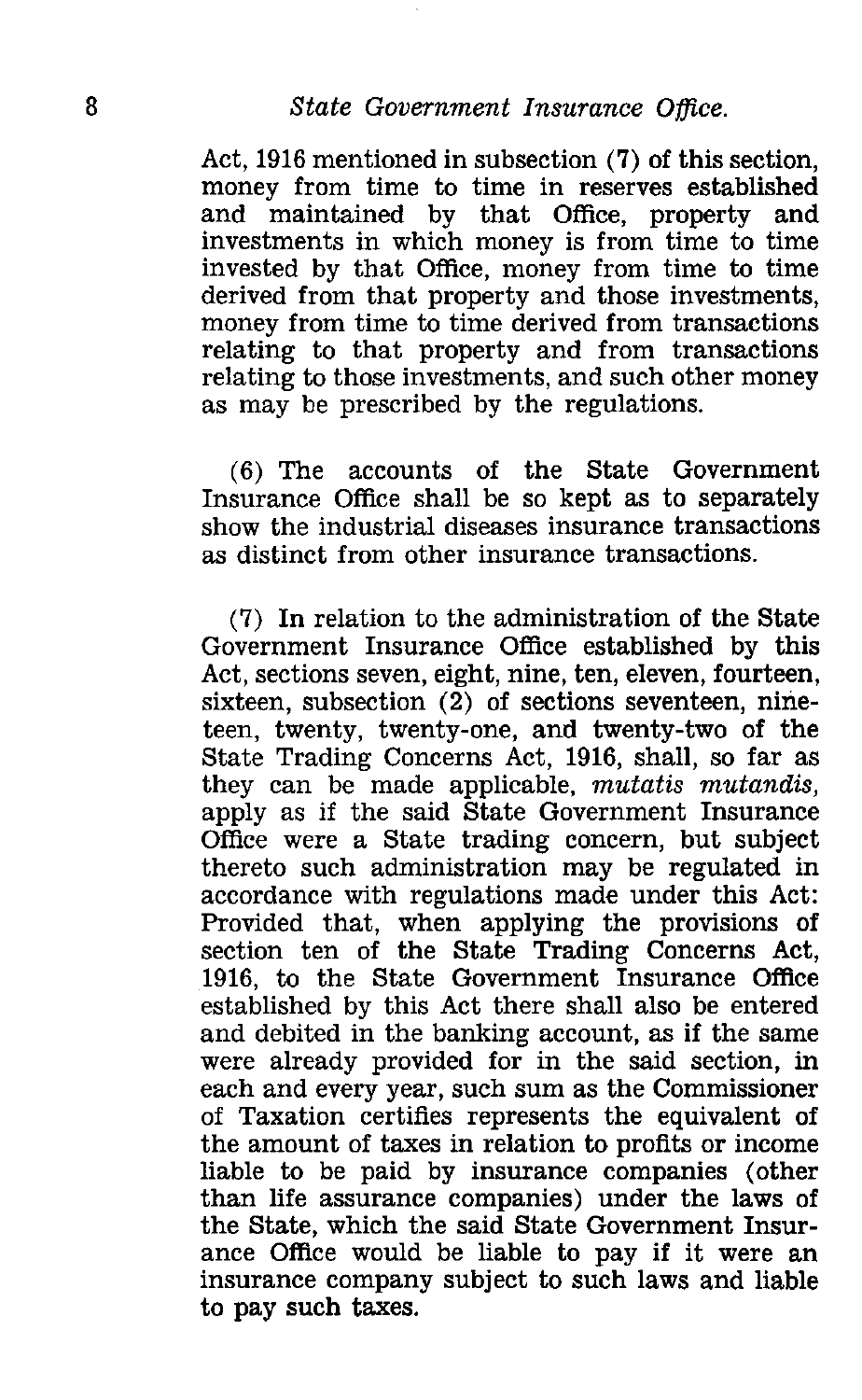(8) (a) The State Government Insurance Office **Subsec. 8** is authorised and is to be regarded as always having No. 52 of been authorised to establish and maintain reserves for the purpose of carrying out its functions under this Act including the meeting of its liabilities and contingent liabilities and a reserve so established shall not be applied to any purpose other than that for which it was so established without the consent of the Auditor General.

(b) The Auditor General shall, in considering a request for his consent under paragraph (a) of this subsection, make such enquiries and investigations as to the sufficiency of the reserve as he thinks fit.

(9) The State Government Insurance Office is **Subsec. 9** (b) The State Government institutive Office is added by<br> **Authorised and is to be regarded as always having**  $\frac{1952}{1952}$ **, s. 2.** been authorised to invest such part of the funds mentioned in subsection (5) as is not immediately required for the purposes of its functions under this Act in investments approved by the Treasurer.

**Subsec. 10 added by No. 52 of 1952, a. 2.**

 $(10)$  (a) In this subsection—

- "property" means real and personal property of every kind and includes any estate or interest in that real and personal property;
- "to acquire" means to acquire by purchase, exchange, gift, lease, a letting agreement, license, and bailment;
- "to dispose of" means to dispose of by sale, exchange, lease, letting, license, and bailment.

(b) The State Government Insurance Office is authorised and is to be regarded as always having been authorised-

- (i) to acquire and dispose of property;
- (ii) to borrow money and obtain credit on the security of property; and
- (iii) to erect, equip, furnish, alter, demolish, replace, and maintain buildings necessary for the purpose of carrying out its functions under this Act.